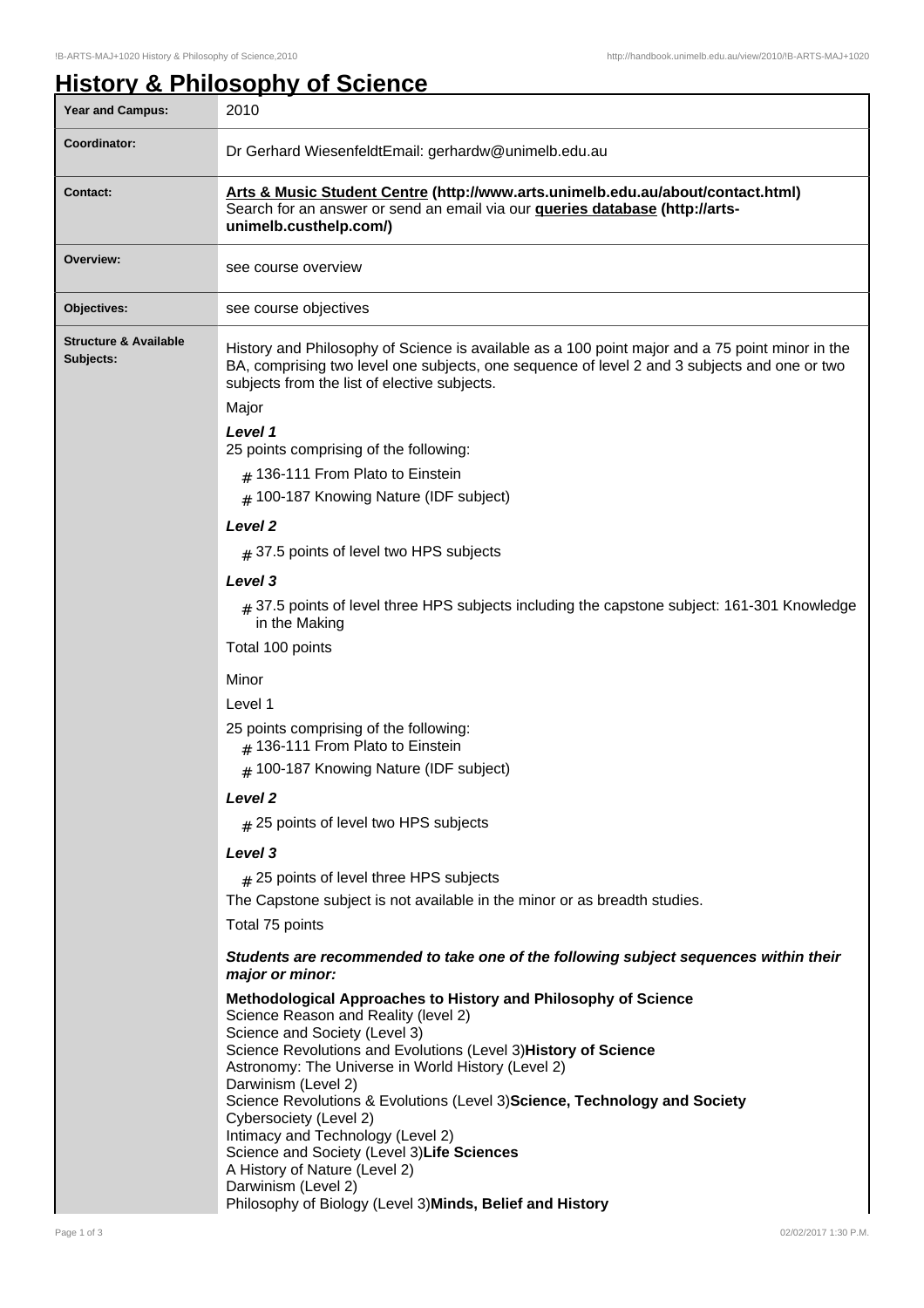|                         | Astronomy: The Universe in World History (Level2)<br>God and the Natural Sciences (level 2)<br>Minds and Madness (Level 3) Philosophy of Science<br>Science, Reason and Reality (Level 2)<br>God and the Natural Sciences (Level 2)<br>Philosophy of Biology (Level 3)<br>In addition to a sequence students completing a major must also complete two electives and<br>students completing a minor one elective from the list below. |                                   |                          |  |  |
|-------------------------|---------------------------------------------------------------------------------------------------------------------------------------------------------------------------------------------------------------------------------------------------------------------------------------------------------------------------------------------------------------------------------------------------------------------------------------|-----------------------------------|--------------------------|--|--|
| <b>Subject Options:</b> | Level 1                                                                                                                                                                                                                                                                                                                                                                                                                               |                                   |                          |  |  |
|                         | Subject                                                                                                                                                                                                                                                                                                                                                                                                                               | <b>Study Period Commencement:</b> | <b>Credit</b><br>Points: |  |  |
|                         | MULT10007 Knowing Nature                                                                                                                                                                                                                                                                                                                                                                                                              | Semester 1                        | 12.50                    |  |  |
|                         | HPSC10001 From Plato to Einstein                                                                                                                                                                                                                                                                                                                                                                                                      | Semester 2                        | 12.50                    |  |  |
|                         | <b>Level 2</b><br>See recommended sequences above.                                                                                                                                                                                                                                                                                                                                                                                    |                                   |                          |  |  |
|                         | <b>Subject</b>                                                                                                                                                                                                                                                                                                                                                                                                                        | <b>Study Period Commencement:</b> | <b>Credit</b><br>Points: |  |  |
|                         | HPSC20001 Darwinism                                                                                                                                                                                                                                                                                                                                                                                                                   | Semester 1                        | 12.50                    |  |  |
|                         | PHIL20001 Science, Reason and Reality                                                                                                                                                                                                                                                                                                                                                                                                 | Semester 1                        | 12.50                    |  |  |
|                         | HPSC20002 A History of Nature                                                                                                                                                                                                                                                                                                                                                                                                         | January                           | 12.50                    |  |  |
|                         | HPSC20009 Cybersociety                                                                                                                                                                                                                                                                                                                                                                                                                | Semester 1                        | 12.50                    |  |  |
|                         | HPSC20010 Intimacy and Technology                                                                                                                                                                                                                                                                                                                                                                                                     | Semester 2                        | 12.50                    |  |  |
|                         | HPSC20020 God and the Natural Sciences                                                                                                                                                                                                                                                                                                                                                                                                | Semester 2                        | 12.50                    |  |  |
|                         | HPSC20015 Astronomy: The Universe in World History                                                                                                                                                                                                                                                                                                                                                                                    | Semester 2                        | 12.50                    |  |  |
|                         | Level 3<br>See recommended sequences above.                                                                                                                                                                                                                                                                                                                                                                                           |                                   |                          |  |  |
|                         | <b>Subject</b>                                                                                                                                                                                                                                                                                                                                                                                                                        | <b>Study Period Commencement:</b> | <b>Credit</b><br>Points: |  |  |
|                         | HPSC30023 Science and Society                                                                                                                                                                                                                                                                                                                                                                                                         | Semester 1                        | 12.50                    |  |  |
|                         | <b>HPSC30034 Science: Revolutions and Evolutions</b>                                                                                                                                                                                                                                                                                                                                                                                  | Semester 1                        | 12.50                    |  |  |
|                         | HPSC30028 Philosophy of Biology                                                                                                                                                                                                                                                                                                                                                                                                       | Semester 2                        | 12.50                    |  |  |
|                         | 672-329 Minds and Madness                                                                                                                                                                                                                                                                                                                                                                                                             | Not offered 2010                  | 12.50                    |  |  |
|                         | <b>Level 3 Capstone</b><br>The capstone subject is compulsory for student completing a major. The capstone is not<br>available for students completing a minor or as breadth.                                                                                                                                                                                                                                                         |                                   |                          |  |  |
|                         | Subject                                                                                                                                                                                                                                                                                                                                                                                                                               | <b>Study Period Commencement:</b> | <b>Credit</b><br>Points: |  |  |
|                         | HPSC30035 Knowledge in the Making                                                                                                                                                                                                                                                                                                                                                                                                     | Semester 2                        | 12.50                    |  |  |
|                         | <b>Level 2 Elective Subjects</b><br>Students completing a major are required to complete two electives at either level two or level<br>three. Students completing a minor must complete one elective, at either level two or level<br>three.                                                                                                                                                                                          |                                   |                          |  |  |
|                         | Subject                                                                                                                                                                                                                                                                                                                                                                                                                               | <b>Study Period Commencement:</b> | <b>Credit</b><br>Points: |  |  |
|                         | HPSC20001 Darwinism                                                                                                                                                                                                                                                                                                                                                                                                                   | Semester 1                        | 12.50                    |  |  |